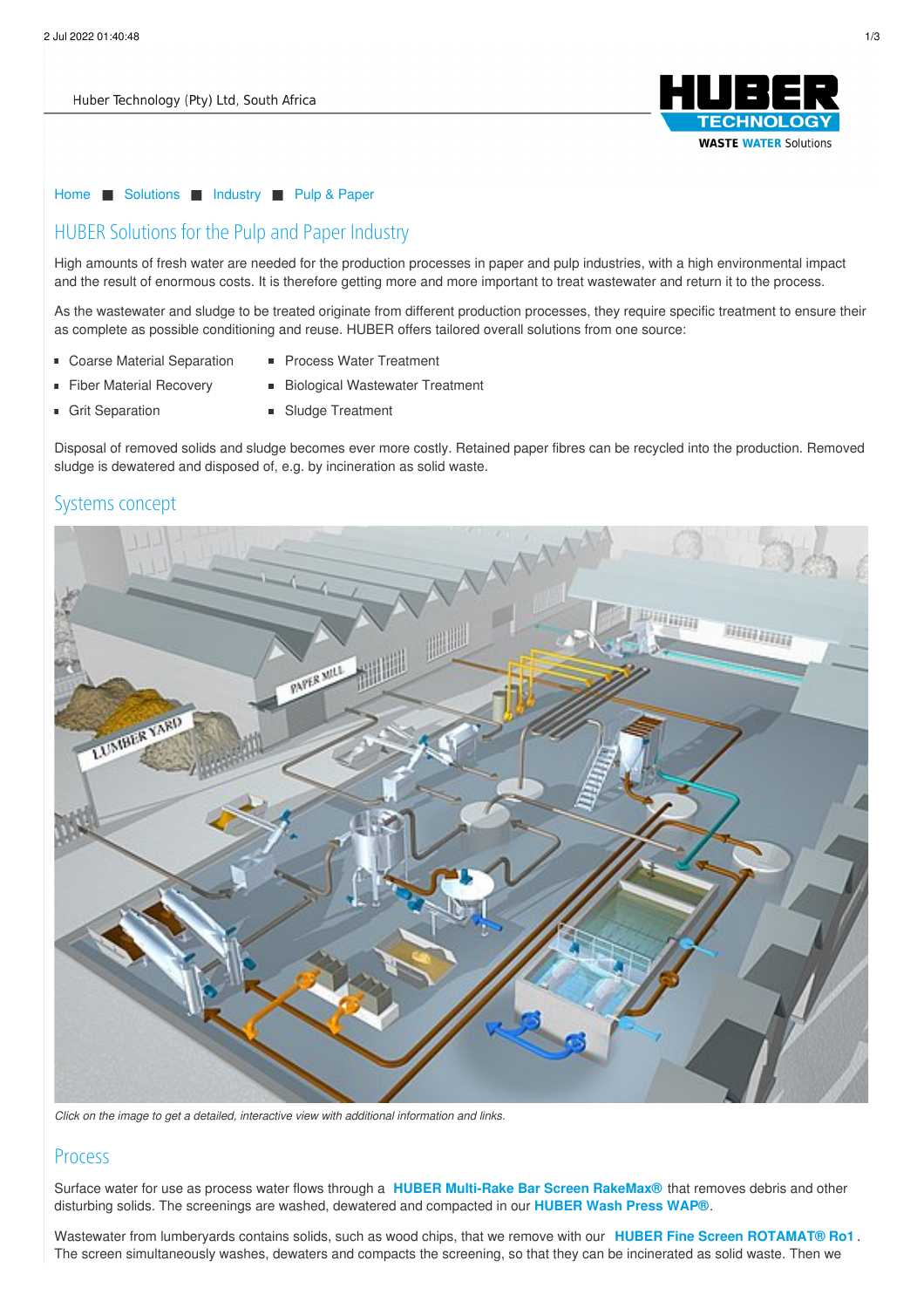#### 2 Jul 2022 01:40:48 2/3

remove soil, sand and grit with a **HUBER Circular Grit [Chamber](http://www.hubersa.com/products/grit-separation-and-treatment/circular-grit-traps/huber-circular-grit-trap-hrsf.html) HRSF** and separate mineral and organic solids in our **HUBER Grit Washer RoSF4**. The washed and dewatered sand and grit is reusable as [construction](http://www.hubersa.com/products/grit-separation-and-treatment/grit-washing-plants/huber-coanda-grit-washing-plant-rosf4.html) material.

Wastewater from the production that is highly polluted with organics flows for mechanical [pre-treatment](http://www.hubersa.com/products/screens-and-fine-screens/rotamatr-screens/huber-rotary-drum-fine-screen-perforated-plate-screen-rotamatr-ro2-rpps-star.html) through our **HUBER Rotary Drum Screen** with rotating wedge wire. This screen usually has a wedge wire spacing of 1 mm.

Wastewater from the production that contains many fibres is pumped through our **HUBER Rotary Drum Screen [RoMesh®](http://www.hubersa.com/products/screens-and-fine-screens/ultra-fine-screens/huber-drum-screen-romeshr.html)**. This screen is made of a wire mesh with a mesh size between 0.2 and 1 mm. After chemical conditioning we remove remaining very fine fibres and other solids in a **HUBER [Dissolved](http://www.hubersa.com/products/flotation/dissolved-air-flotation.html) Air Flotation Plant HDF** (DAF). The DAF effluent can be discharged into the municipal sewer.

For further full-biological treatment we provide a **HUBER Membrane Filtration VRM®** Bio-Reactor. Its effluent can be directly discharged into receiving waters. The permeate effluent is of outstanding, contains neither solids nor bacteria, and can be recycled as process water.

Fibre sludge from the production and fibre-containing flotate sludge (primary sludge) are dewatered in our **[HUBER](http://www.hubersa.com/products/sludge-treatment/sludge-dewatering/huber-screw-press-s-press.html) Screw Press** and then recycled back into the production. Waste activated sludge (secondary sludge), consisting of biomass generated by biological treatment, is dewatered in another Screw Press. This sludge cake is preferably supplied to a biogas plant, in order to increase its gas production.

When we implement our solutions, we also provide our well-proven HUBER stainless steel components, e.g. **Screw [Conveyors](http://www.hubersa.com/products/screenings-treatment/huber-screw-conveyor-ro8-ro8-t.html)**, **[Manhole](http://www.hubersa.com/products/stainless-steel-equipment/manhole-equipment/manhole-covers.html) Covers** and **Stairways, Platforms and Guardrails**.

# Case Studies

■ [ROTAMAT®](/huber-report/ablage-berichte/industry/rotamatr-screw-press-ros-3-an-international-success-in-paper-industry-applications.html?L=0) Screw Press RoS 3 – an international success in paper industry applications

#### Downloads

Brochure: [Wastewater](/fileadmin/02_solutions/05_industry/04_paper/pro_papier_en.pdf) treatment in pulp & paper industry [pdf, 1.35 MB]

## Photos



# Products

- HUBER Multi-Rake Bar Screen [RakeMax®](/products/screens-and-fine-screens/perforated-plate-and-bar-screens/huber-multi-rake-bar-screen-rakemaxr.html?L=0)
- **HUBER Fine Screen [ROTAMAT®](/products/screens-and-fine-screens/rotamatr-screens/huber-fine-screen-rotamatr-ro1.html?L=0) Ro1**
- HUBER Rotary Drum Fine Screen / Perforated Plate Screen [ROTAMAT®](/products/screens-and-fine-screens/rotamatr-screens/huber-rotary-drum-fine-screen-perforated-plate-screen-rotamatr-ro2-rpps-star.html?L=0) Ro2 / RPPS / STAR
- **HUBER Drum Screen [RoMesh®](/products/screens-and-fine-screens/ultra-fine-screens/huber-drum-screen-romeshr.html?L=0)**
- STEP [SCREEN®s](/products/screens-and-fine-screens/step-screenrs.html?L=0)
- **HUBER [Screenings](/products/screenings-treatment/screenings-wash-press-wapr.html?L=0) Wash Press WAP®**
- **[HUBER](/products/grit-separation-and-treatment/circular-grit-traps/huber-circular-grit-trap-hrsf.html?L=0) Circular Grit Trap HRSF**
- **HUBER Coanda Grit [Washing](/products/grit-separation-and-treatment/grit-washing-plants/huber-coanda-grit-washing-plant-rosf4.html?L=0) Plant RoSF4**
- **HUBER Screw Press [S-PRESS](/products/sludge-treatment/sludge-dewatering/huber-screw-press-s-press.html?L=0)**
- **HUBER Screw Convevor Ro8 / Ro8 T**
- **[Manhole](/products/stainless-steel-equipment/manhole-equipment/manhole-covers.html?L=0) Covers**